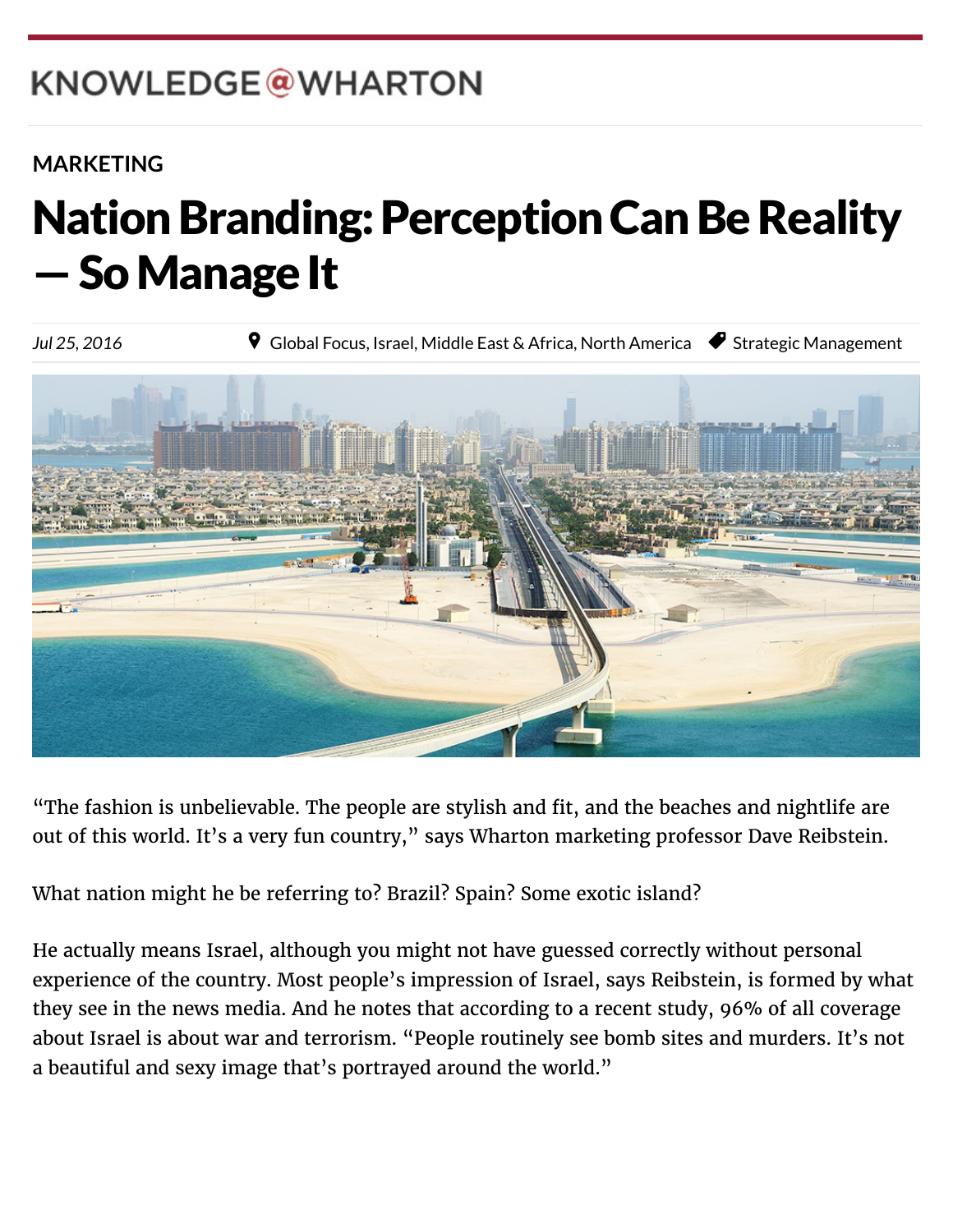He also notes that Israel is not generally thought of as an innovative nation, despite the fact that its technology industry is "probably second only to Silicon Valley." In order to avoid political controversies, products designed or manufactured in Israel are often not branded as such. Consequently, people outside of Israel are largely unaware of the country's technological prowess, and they may be stumped when asked to name a single Israeli product.

Notes Reibstein: "Israel has a much different reality than what the common perception is. This gap hurts their economy significantly."

Popular perceptions about Israel along with 59 other countries are reflected in the "Best Countries" report published earlier this year by Reibstein and Wharton in collaboration with U. S. News & World Report and BAV Consulting. For the report, Reibstein and colleagues surveyed 16,500 global citizens about 65 different national attributes. The attributes were then grouped into nine sub-rankings: Adventure, Citizenship, Cultural Influence, Entrepreneurship, Heritage, Movers, Open for Business, Power, and Quality of Life.

Widely held ideas about a country's scenic beauty, "sexiness" or safety  $-$  justified or not  $$ impact its tourism industry, points out Reibstein. Moreover, the impressions people have of a nation's innovativeness, receptiveness to entrepreneurship, financial infrastructure and related matters affect its success in attracting foreign trade and foreign direct investment. This relationship between impressions and financial success is why, according to Reibstein, countries may want to consider mounting nation-branding campaigns.

## **"If you're not making a concerted effort to brand your nation, other people might do it for you and for their own purposes."**

–Tom Lincoln

The cost nations can incur when they don't promote their brand was spotlighted by the flap over the 2006 international hit comedy *Borat*. The film starred Sacha Baron Cohen as Borat, a bumbling, clueless, racist journalist from Kazakhstan. "[The movie] painted the country as being filled with people like Borat," says Philadelphia-based consultant Tom Lincoln, director of the Wharton Nation Brand Conference scheduled for October in Philadelphia. "For a while the Kazakhstanis had to struggle against this portrayal."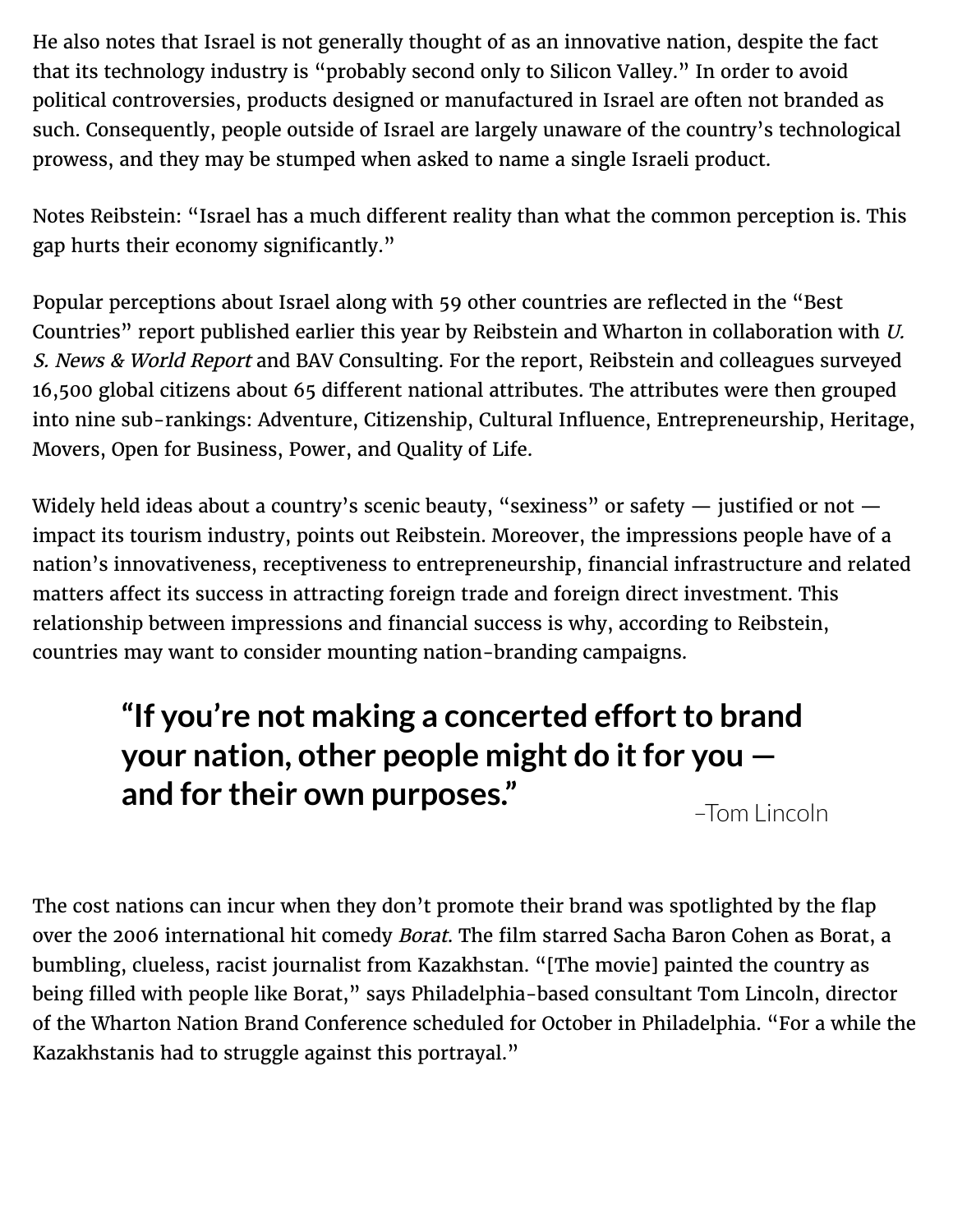Kazakhstan's government denounced the film and poured millions into a promotional campaign to try to counteract its effects. Although over the next several years tourism to Kazakhstan actually increased because of the film's notoriety, it was a far-from-ideal way for a country to arrive on the map. The Best Countries report notes that one of the ongoing challenges faced by Kazakhstan is "creating a national identity."

Lincoln commented, "If you're not making a concerted effort to brand your nation, other people might do it for you and for their own purposes."

#### **Nation-branding Success Stories**

Reibstein notes that nation-branding campaigns can be focused on either attracting overseas investment and trade, or attracting tourists, and different strategies may be used depending on the focus of the campaign.

India's "Make in India" campaign provides a useful example of a nation branding strategy that focuses on attracting foreign businesses. Launched by Prime Minister Modi in late 2014, the initiative promotes India as a manufacturing hub, with the idea of competing with manufacturing giant China as well as emerging centers such as Malaysia, Vietnam and Bangladesh. The move represents a continuing trend away from India's protectionist past.

Reibstein observes that the campaign's name is "very conscious on their part…. It's not 'Made in India,' which is what they would use to appeal to consumers. It's 'Make in India.' This is an appeal to businesses to move their manufacturing operations and sourcing to India."

The Wall Street Journal evaluated the program favorably one year after launch, citing a surge in foreign direct investment, increases in India's industrial production numbers, and investment announcements by Foxconn, GM, and Uber. Moreover, a "Make in India Week" last February generated \$222 billion in investment pledges, according to Forbes. The article commented that the campaign appeared to be "catching fire."

## **"Dubai did a masterful job of creating a brand out of nowhere."**

[–David Reibstein](http://knowledge.wharton.upenn.edu/faculty/reibstein/)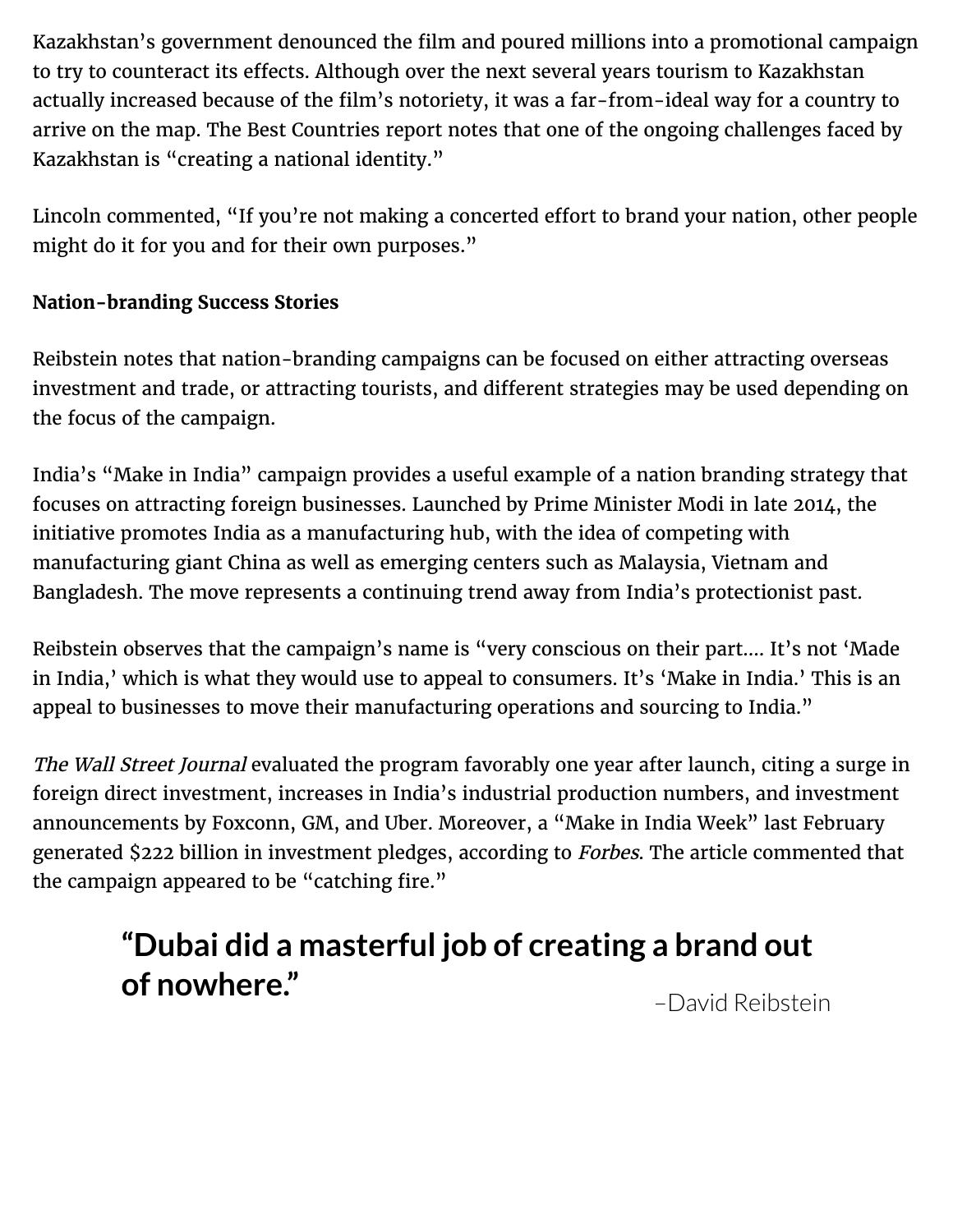In Reibstein's view, another standout country for nation-branding when it comes to foreign investment and trade is South Korea. "South Korea did not have a good brand [originally]," he notes. "It had an image of low-quality, low-priced products." But the country changed its image (and its reality) over the past few decades, he says, by "riding primarily on the shoulders of Samsung" and associating this wildly successful brand with the nation where Samsung is headquartered.

"There was no question that Samsung was South Korean. They didn't try to hide it; it was widely known and widely publicized," he notes. "And just as Samsung has served people with high-quality products, so has South Korea. You could say the same thing about LG and Hyundai."

South Korea's nation-branding success is reflected in the Best Countries report. In the Power sub-ranking — a metric that includes perceptions of being economically influential — it ranks number 10 of 60 countries. For Entrepreneurship it ranks highly too, at number 12. One can also see evidence of its branding strategy having been business-oriented rather than tourismoriented: in the Adventure category it falls near the bottom, at number 50.

Reibstein has been keeping an eye on South Korea's latest branding strategies. Take, for example, Hyundai's 2015 launch of a high-end luxury car. He points out that Hyundai and South Korea have long been associated with affordable automobiles, not high-end luxury cars. So how would the car be marketed? "They kept the Korean name … and they introduced it as the Hyundai Genesis."

Industry publications rated the car's quality favorably: equal or superior to a Lexus. But, notes Reibstein, the company "ended up having to price it significantly below a Lexus" because it carried the Hyundai name. Nevertheless, he asserts, having a well-made luxury car to its name will enhance not only Hyundai's brand but also South Korea's.

"As people buy that car and say 'Whoa, this is really a high-quality car,' that has a spillover effect.... As you produce really good products and they are associated with a particular country, that success strengthens the nation's brand."

#### **A "Glamorous Playground"**

Another nation-branding success story, this one about tourism, involves the United Arab Emirates () and its two most populous emirates Dubai and Abu Dhabi. Reibstein observes that the UAE, which is not even 50 years old (and in the case of Dubai, has little oil wealth) has managed to turn itself into a tourism powerhouse.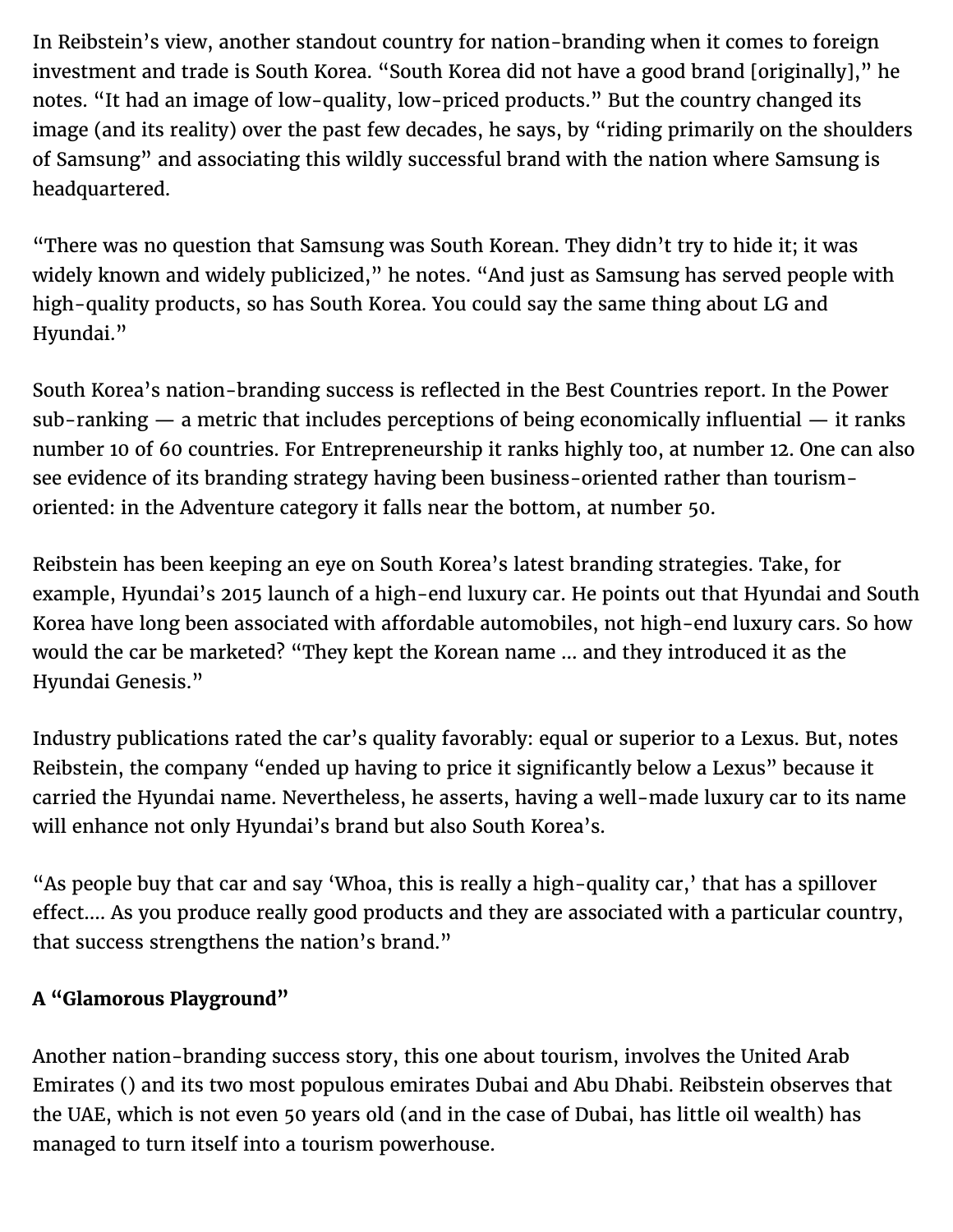"If you want to go on a wild and fun vacation, go to Dubai," says Reibstein. This year the city was ranked number 12 on Euromonitor's "Top 100 City Destinations," and is characterized by the popular travel site Lonely Planet as "a glamorous playground." Meanwhile, Abu Dhabi is developing itself as a center of culture. It has signed deals to open branches of both the Guggenheim and the Louvre.

# **"Victory is not on the military battlefield … it's on the information battlefield."**

–Richard Stengel

Reibstein says that in order to promote Dubai, the UAE invested in communications, hosted tour groups and celebrities, and generally aimed to make Dubai a city that attracted buzz. They created a world-class airport, a high-end airline (Emirates, ranked this year as the world's top airline) and the world's first-ever seven-star hotel. A very photogenic resort features artificial islands created to look like a world map. One island was purchased several years ago by Brad Pitt and Angelina Jolie.

Reibstein recounts publicity stunts such as bringing in Andre Agassi and Roger Federer to play tennis at the Burj Al Arab hotel in 2005 on a helipad suspended 1,000 feet above the Persian Gulf. And one of Dubai's newest temptations for upscale travelers is a chain of luxury floating villas called "seahorses" that feature glassed-in underwater bedrooms.

"Dubai did a masterful job of creating a brand out of nowhere," comments Reibstein. "If we looked 15 or 20 years ago, we probably could not have found Dubai on a map."

#### **Enter the Internet**

Although many assume nation-branding is a contemporary phenomenon, the concept is far from new, points out Lincoln. One only need think of ancient Rome touting the glory of its emperors by imprinting their images on coins, or post-Revolution France designing a new flag, anthem, and other symbols to represent the new Republic to the world. And in 1953, the nowdefunct United States Information Agency was created to engage in positive public diplomacy during the Cold War.

Yet some of the tools are new. Social media, for example, is being used by Russia to attack perceived enemies and spread pro-Russia messages widely on the Internet, according to Lincoln. "What it's doing in a way is muddying the conversation; it's trying to distract from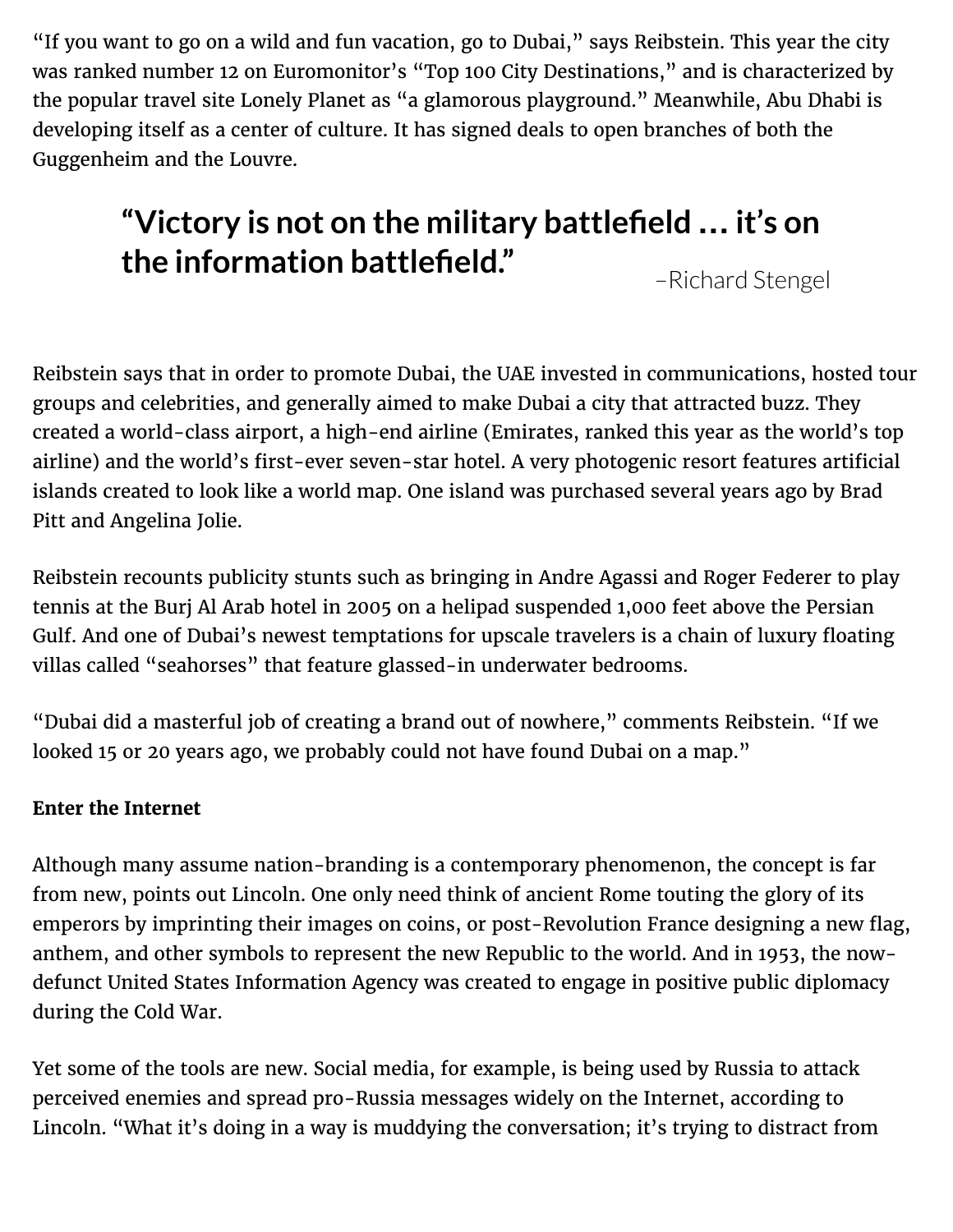valid criticisms of the Russian government."

The New York Times, reporting on "Russia's troll army" in May, described how a Finnish journalist has been victimized by "a vicious retaliatory campaign of harassment and insults" for trying to investigate the phenomenon. The article also noted that Russia's online presence is so aggressive and disruptive that both NATO and the EU are becoming increasingly concerned about the damaging effects and possible security risk.

Lincoln points out that ISIS also uses the Internet for nation branding and to gain new recruits — and unfortunately has been tremendously successful. What he finds interesting (and disturbing) about its strategy is that it tries to present a positive message about "building a new caliphate in the war-torn regions of Syria and Iraq," rather than solely a negative message about destroying its enemies. ISIS propaganda might show an image of a basket of apples, for example, with words about how the caliphate will create a wonderful new society where there will be plenty for all members.

Lincoln paraphrases Richard Stengel, the U.S. under secretary of state for public diplomacy and public affairs, who spoke in May at the Schieffer Series at the Center for Strategic and International Studies: "We — the entire West and our allies — have to do a good job of telling a better story of who we are and why people would want to support us instead of ISIS." Stengel noted, in a video of the event available on YouTube, that "Victory is not on the military battlefield…. it's on the information battlefield."

Social media in nation branding can also mean everyday posts by ordinary individuals reflecting their experiences in different countries. This can go either positively or negatively for nations, says Reibstein. Travelers may share snapshots of beautiful landscapes, friendly locals, historic buildings and exotic wildlife; or conversely, travelers may report that a country seemed dirty or that they got mugged there. "These casual reports can spread pretty easily."

With respect to successful nation branding, there is a bottom line recommendation: If you are trying to make your country a great place to invest in and visit, don't forget to make the rest of the world aware of your country's best characteristics. Countries ignore brand building at their own peril, in Lincoln's opinion. He observes, "The way you destroy your own brand is largely by not paying attention to it…. You're leaving it to chance and the vagaries of international relations."